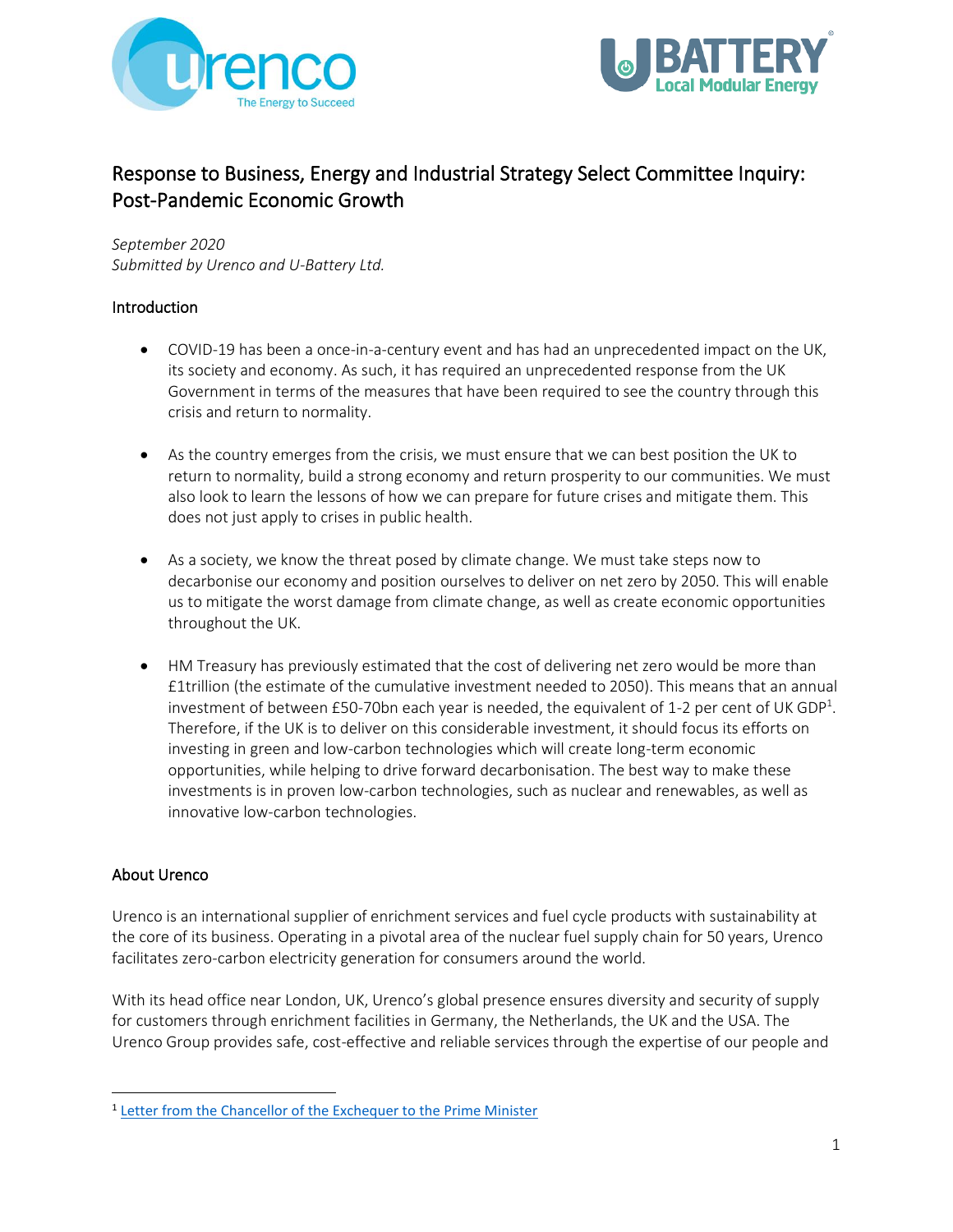with the centrifuge technology we use. We operate within a framework of high environmental, social and governance standards, and strict international safeguards

Urenco is committed to continued investment in the responsible management of nuclear materials; innovation activities with clear sustainability benefits, such as nuclear medicine, industrial efficiency and research; and nurturing the next generation of scientists and engineers.

### About U-Battery

U-Battery is a micro modular reactor which will be able to produce heat and local power for a range of energy needs. It is being developed by Urenco in collaboration with Jacobs and Kinectrics, plus support from Cavendish, NNL and NAMRC.

U-Battery is participating in the Government's Advanced Modular Reactor Competition, and in Phase 1 submitted a feasibility study to prove its viability in both a technical and commercial capacity. It was announced in July that U-Battery's submission progressed to Phase 2 of the competition and will commence design and development work this year.

U-Battery has identified sizable prospective markets in both the UK, where it can be deployed to power heavy industrial sites, and in Canada, where it can be deployed at mining sites and in off-grid remote communities. As U-Battery can be deployed off-grid, and due to its modular construction and its ability to produce both power and heat, the reactor can potentially serve as a low-carbon replacement for diesel generation around the world, meaning it has a substantial potential global market.

### *Response to Inquiry*

#### Section 1: Guiding principles for the recovery

- Climate change is an existential threat to the world, and the UK must do its part in tackling what will be the greatest challenge of the  $21<sup>st</sup>$  century. Recently, there has been a widespread acceptance of the need for action and political progress has been made.
- The UK's enactment of the legally binding commitment to achieve net-zero emissions by 2050 is a ground-breaking step and shows that the UK can be, and is, a world leader in the fight against climate change. However, as we have seen in the response to COVID-19, there is a need for action to be taken, not just rhetoric, in the face of a crisis.
- Therefore, the guiding principle the Government should adopt as part of its recovery package in the wake of the pandemic is to use this unique moment in history to refocus the economy to achieve net zero by 2050.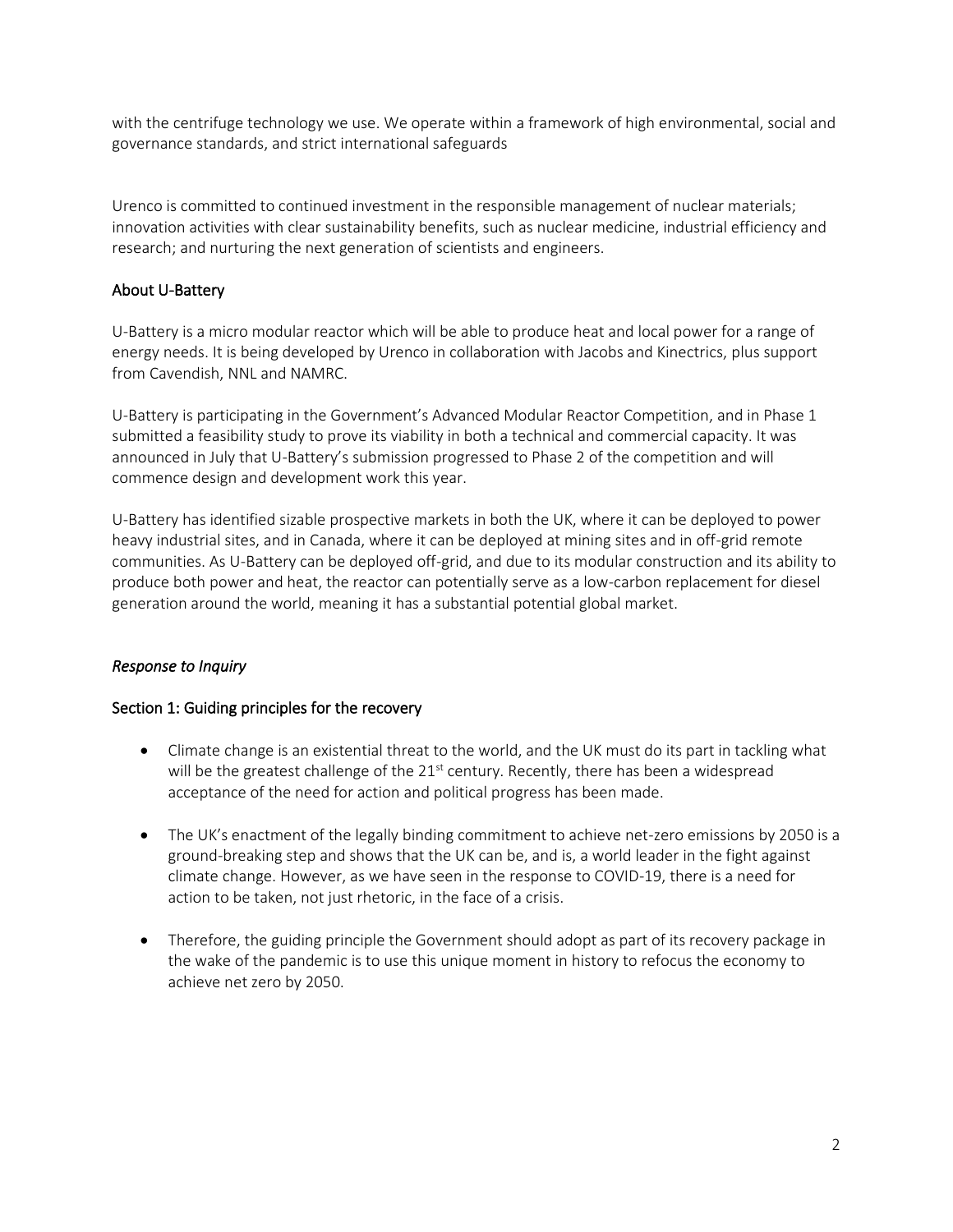### Section 2: How Government can enable the UK to deliver on these principles; support packages for economic sectors

- The Government should look to continue to support nuclear energy, which is a proven lowcarbon source of reliable energy generation. To maximise the contribution nuclear power can make to the delivery of net zero will require the deployment of further large-scale nuclear plants, as well as smaller / advanced reactors which can contribute to meeting the need for heat and hydrogen, as well as electricity. There are now numerous smaller / advanced designs in development, some as low as 4MW output, designed for off-grid applications.
- New cost-competitive nuclear power must be used to make a significant contribution to meeting the increased demand for low-carbon electricity. Urenco agrees with the recommendation from the Nuclear Innovation Research and Advisory Board (NIRAB) that it "would be prudent to plan for nuclear energy to provide at least half of the firm low-carbon electricity not provided by renewables".<sup>2</sup> This would be an important target to set as the UK plans its route to 2050, and would form the basis of a long-term commitment to nuclear power, helping to deliver net zero. Government should continue to take tangible steps now, if we are going to meet the 2050 target, and we need to make the necessary near-term enabling steps (in key policy areas such as siting and planning) to support delivery of this target.
- Nuclear fuels are a strategically important sector for the UK, signified by the fact that the UK Government owns a stake in the nuclear fuels company Urenco. Urenco provides enrichment services and fuel cycle products for the nuclear industry for sustainable electricity generation. Urenco has a proud history of being a leader in the nuclear industry and is celebrating its  $50<sup>th</sup>$ year. The company's head office is based in the UK in Stoke Poges, Buckinghamshire, and one of its four enrichment sites is in Capenhurst, Cheshire. 25 per cent of Urenco's fuels production is based in the UK and it currently supplies the majority of countries which use nuclear power, meaning nuclear fuels are a major strategic export for the UK. In 2019, Urenco generated more than £400 million of its global revenues in the UK, making it a sizable contributor to UK GDP. Urenco provides highly skilled and well-paid jobs in the UK, and a recent study showed that for our UK companies, 95 per cent of our supply chain spend was in the UK, most of which was focused in the north-west region.
- As a strategically important sector, it is essential that nuclear fuels are supported in the UK. The UK has vital fuel facilities located in the north-west of England, which provide enrichment and fuel fabrication services to UK and overseas customers. These facilities are staffed by highly skilled employees, as the provision of nuclear fuels is a high-tech industry which allows the UK to be a world leader in this sector. There are (through both direct and indirect employment) around 4,000 people working in nuclear fuels, the majority of whom are based in the north-west. The contribution made by this sector to the UK economy is considerable, with over £240m spent within the UK supply chain. $3$
- In the Nuclear Sector Deal, the Government recognised "the strategic national importance of maintaining its fuel capabilities" and committed to working with the "UK nuclear fuel industry to ensure continued, commercial operation of these facilities to deliver future energy security as

<sup>&</sup>lt;sup>2</sup> NIRAB[: Achieving Net Zero: The role of Nuclear Energy in Decarbonisation](https://www.nirab.org.uk/application/files/6315/9160/6859/NIRAB_Achieving_Net_Zero_-_The_Role_of_Nuclear_Energy_in_Decarbonisation_-_Screen_View.pdf)

<sup>3</sup> [Nuclear Sector Deal](https://assets.publishing.service.gov.uk/government/uploads/system/uploads/attachment_data/file/720405/Final_Version_BEIS_Nuclear_SD.PDF)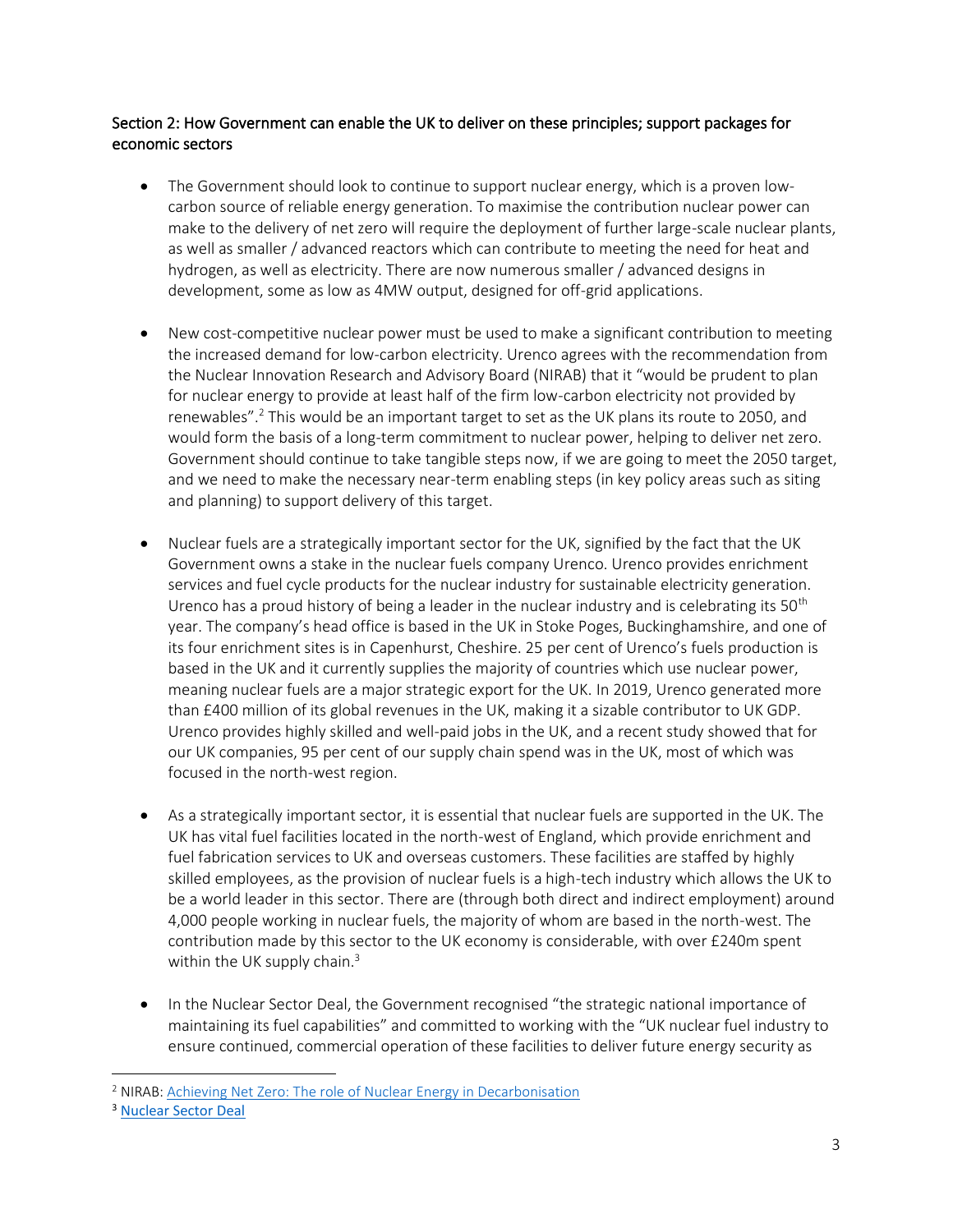well as ensuring the UK nuclear fuel industry continues to deliver long-term UK economic benefit".<sup>4</sup>

- This is an opportunity for the UK to implement tangible and meaningful support for the nuclear fuel sector and the UK's capabilities within it. The UK could commit to a pledge for "UK Fuel for UK (new build) reactors", which would be a considerable benefit for the industry. Additionally, there is an opportunity for sustaining a strong export opportunity for the north-west – under the Nuclear Sector Deal's 'Winning UK Business' strategy, there is a target for UK companies to secure up to £2bn of new contracts in domestic and export markets by 2030. Given the importance of fuels, part of that target could be for a percentage of those contracts to be fuels. The exporting of nuclear fuels – an existing capability – would have a crucial role to play in helping the north-west recover from COVID-19.
- Urenco is well positioned to support nuclear new build projects in the UK. An important aspect of the post-pandemic recovery and economy will be to have more resilience built into our systems, as well as greater self-sufficiency in critical materials, resources and sectors. Nuclear fuels are a strategic capability of the UK. There are robust and resilient supply chains for fuel, enhancing the case for new build nuclear in the UK, both large- and small-scale, due to the presence of critical infrastructure in the UK operated, in part, by Urenco.
- As well as the positive impact new large-scale nuclear would have on our economy and in contributing to net zero, advanced and smaller reactors present a great opportunity to help decarbonise large sections of the economy in the future. They typically have a higher temperature output, enabling them to contribute to decarbonisation through heat and hydrogen production, as well as through the production of low-carbon, reliable electricity generation.
- Additionally, due to their modular design, they can deliver benefits to the UK nuclear supply chain and create an export opportunity for the UK, which would in the longer term offer an opportunity for economic growth. The use of modular manufacturing, as well as the physically smaller size of the units, means the designs are quicker and easier to design and build, which reduces both the cost and risk profile. Additionally, the more varied applications for such designs mean they can be more comparable to other forms of low / net-zero carbon energy sources.
- There is some overlap between these designs and the UK's hydrogen economy. For example, U-Battery can be deployed in the production of hydrogen through the copper chlorine process. Greater levels of hydrogen production could contribute to wider deployment of hydrogen vehicles, which supports the Government's target of phasing out petrol and diesel cars by 2040 and would contribute to the decarbonisation of transportation. Supporting the infrastructure and technologies which can deliver hydrogen in the UK will help to achieve the net-zero target.
- Furthermore, the high temperatures produced (700-710°C) by a deployed U-Battery could also be used directly for Foundation Industries that require continuous and intense heat. This output can also be used in the production of synthetic fuels, such as those being developed for lowemissions aircraft. This represents another, valuable application for this technology and how it can support the low-carbon development of nascent industries.

<sup>4</sup> [Nuclear Sector Deal](https://assets.publishing.service.gov.uk/government/uploads/system/uploads/attachment_data/file/720405/Final_Version_BEIS_Nuclear_SD.PDF)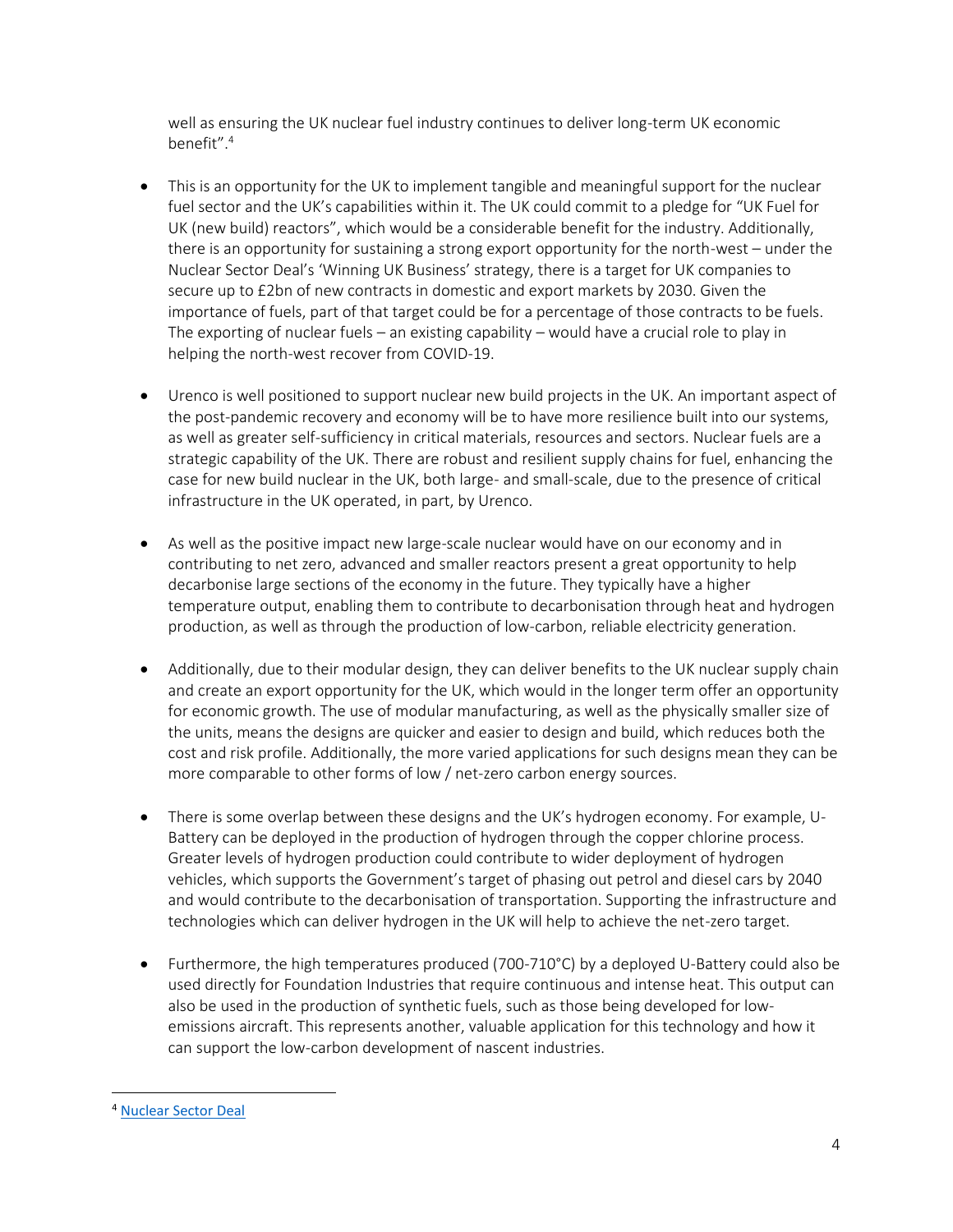- While it will take some time before these reactor designs can be deployed to the grid, steps need to be taken now in order to support the development of small-scale nuclear, so that it will play a role in delivering net zero by 2050. These steps can be taken as part of the COVID-19 recovery.
- The Government should look to continue its support of advanced designs. The announcement of Phase 2 of the Advanced Modular Reactor Competition was a very positive step, but more work must be done to deliver and support these technologies in the coming years. For example, it would be very encouraging to see the AMR Competition extended and for the planned Phase 3 to be run, as outlined within the Nuclear Innovation Plan that is currently awaiting sign-off from BEIS and HM Treasury.
- Appropriate support for these technologies is crucial to their success. The findings of an independent report<sup>5</sup>, commissioned by the UK Government, revealed that one of the primary obstacles to the development of small nuclear technologies is financial risk. The report recommended that the Government support the technology through funding or subsidy.
- The implementation of a support package for this sector could form part of the recovery work carried out by Government in the wake of the pandemic and would create immediate opportunities in the nuclear supply chain, which would in turn support the development of these technologies.

## Section 3: Priority of environmental goals as part of the recovery from COVID-19

- In the aftermath of COVID-19, the Government needs to support the growth of, and ensure there is a favourable business environment for, low-carbon technologies and businesses in the UK. Strategically important sectors and technologies, such as nuclear energy, will have a crucial role to play in the future, as will those who can enable the energy transition. The recovery should also encourage all companies to adopt sustainability as a core value. At Urenco, sustainability is integral to everything we do.
- Core values like sustainability are increasingly important to the running of businesses According to Bain and Company, "sustainability is now incorporated into two-thirds of companies' core missions".<sup>6</sup> Urenco's aim is to demonstrate and or improve these behaviours and values. Only then can we ensure that we will continue to attract new business, be respected by our regulators, welcomed by our communities, and successful in our ability to attract and retain employees with the skills and expertise we need.
- If Government can encourage the adoption of sustainability best practices for more companies, this will have a positive effect on the post-pandemic economic recovery and benefit the push for net zero by 2050. Companies should develop and implement long-term plans and ensure they look to invest in their employees and people, and communities, targeting sustainable growth in line with emissions reduction targets.

<sup>5</sup> [Market framework for financing small nuclear](http://data.parliament.uk/DepositedPapers/Files/DEP2018-0761/Market_Framework_for_Financing_Small_Nuclear_EFWG_Final_Report.pdf)

<sup>&</sup>lt;sup>6</sup> Bain and Company: **Transforming Business for a Sustainable Economy**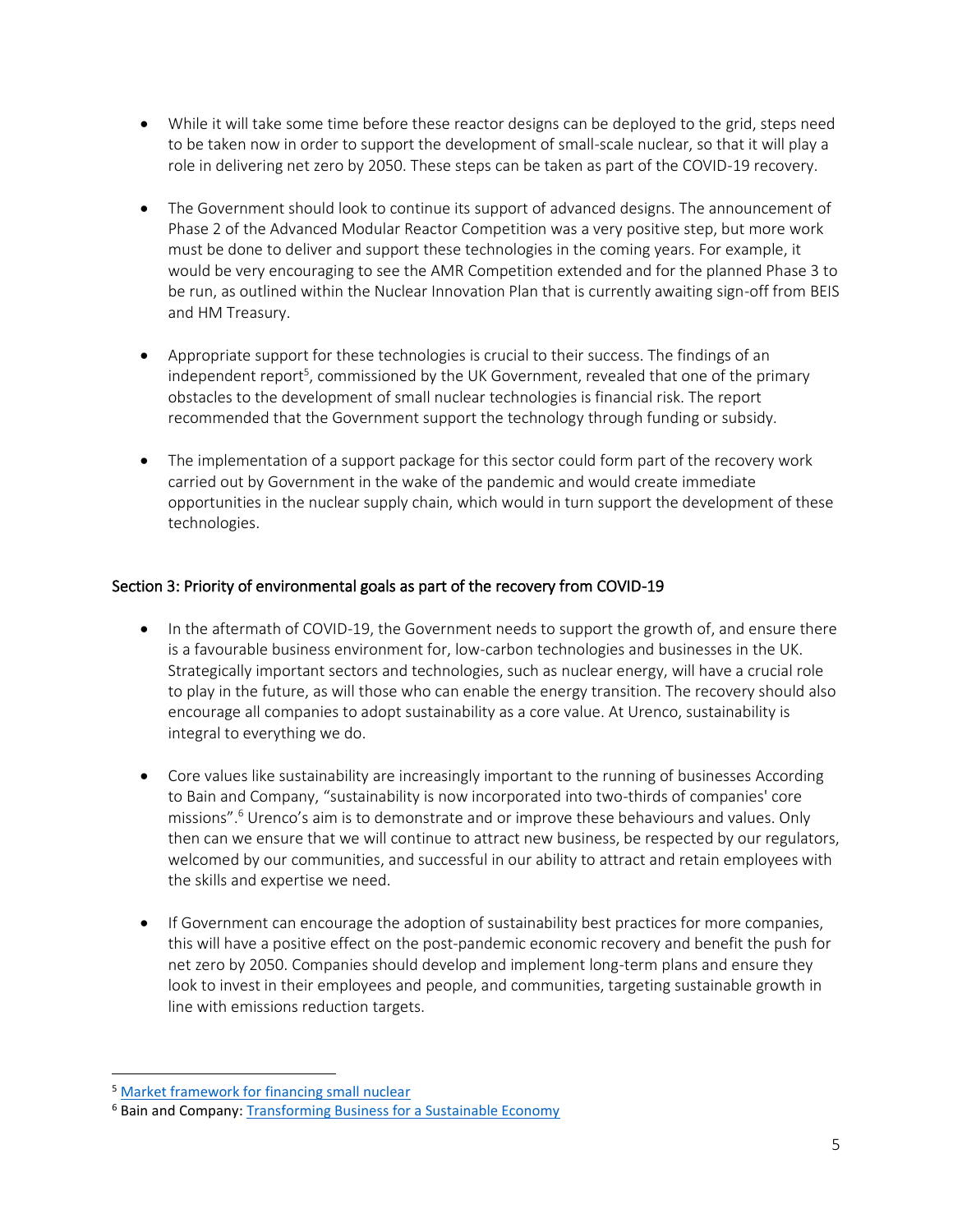- The UK should continue to support technologies which have a limited environmental impact, but show a major, clear decarbonisation potential. U-Battery is a good example of this type of technology. As with any energy generation technology, the reactor will have an environmental impact; however, the impact is minimal compared to other technologies. As a low-carbon technology, it will not produce carbon emissions through generation, and the deployment of U-Battery will support the decarbonisation of heavy industries, some of which are among the highest carbon emitters in the UK.
- Smaller-scale reactors (which have both a smaller physical footprint and a smaller energy output than larger designs) tend to produce a relatively small quantity of spent fuel. It is positive to see advanced reactor designs which can limit refuelling to once every five years and make use of reprocessed fuel to generate power.
- Urenco is a long-term supplier to the nuclear industry and is well placed to provide nuclear reactors with the fuel they need to help decarbonise the economy. Urenco operates four enrichment facilities worldwide, which provide uranium enrichment services and nuclear fuel cycle products to an international customer base. The services and products we provide are used in nuclear reactors in the UK and overseas, helping to facilitate zero-carbon electricity generation.
- Our UK facility is based in Capenhurst, in the north-west of England, and the support of this strategically important facility means that Urenco can play a part in helping the UK recover from COVID-19. A commitment from Government, for example to support a pledge for "UK Nuclear Fuel Services for UK (new build) reactors", would strengthen the UK nuclear industry, as would the inclusion of fuel services in the nuclear export strategy. Additionally, supporting the use and development of advanced nuclear fuels would enable existing reactors to extend refuelling cycle times from 12-18 months to 18-24 months, which creates efficiencies and improves the economies of nuclear refuelling.
- In addition to the environmental benefits, there is therefore also a clear strategic impetus for the wider development and use of advanced fuels. The UK Government should look to support the development of infrastructure that would accelerate the growth of advanced fuels in the UK, given the importance they will play in nuclear energy as we move towards delivering net zero by 2050.
- Additionally, when looking at the deployment of nuclear new build, thought should be given to the importance of responsible uranium stewardship. Stewardship is a vital part of the nuclear industry's licence to operate and an important element of its commitment to sustainability. Urenco is committed to responsible nuclear stewardship as a key part of its own commitment to sustainability. The company has expertise in responsible nuclear stewardship through its two UK subsidiaries, Urenco ChemPlants and Urenco Nuclear Stewardship, and has invested more than £1bn in a state-of-the-art facility to manage the depleted uranium hexafluoride (UF6), or 'tails', produced by its core enrichment services.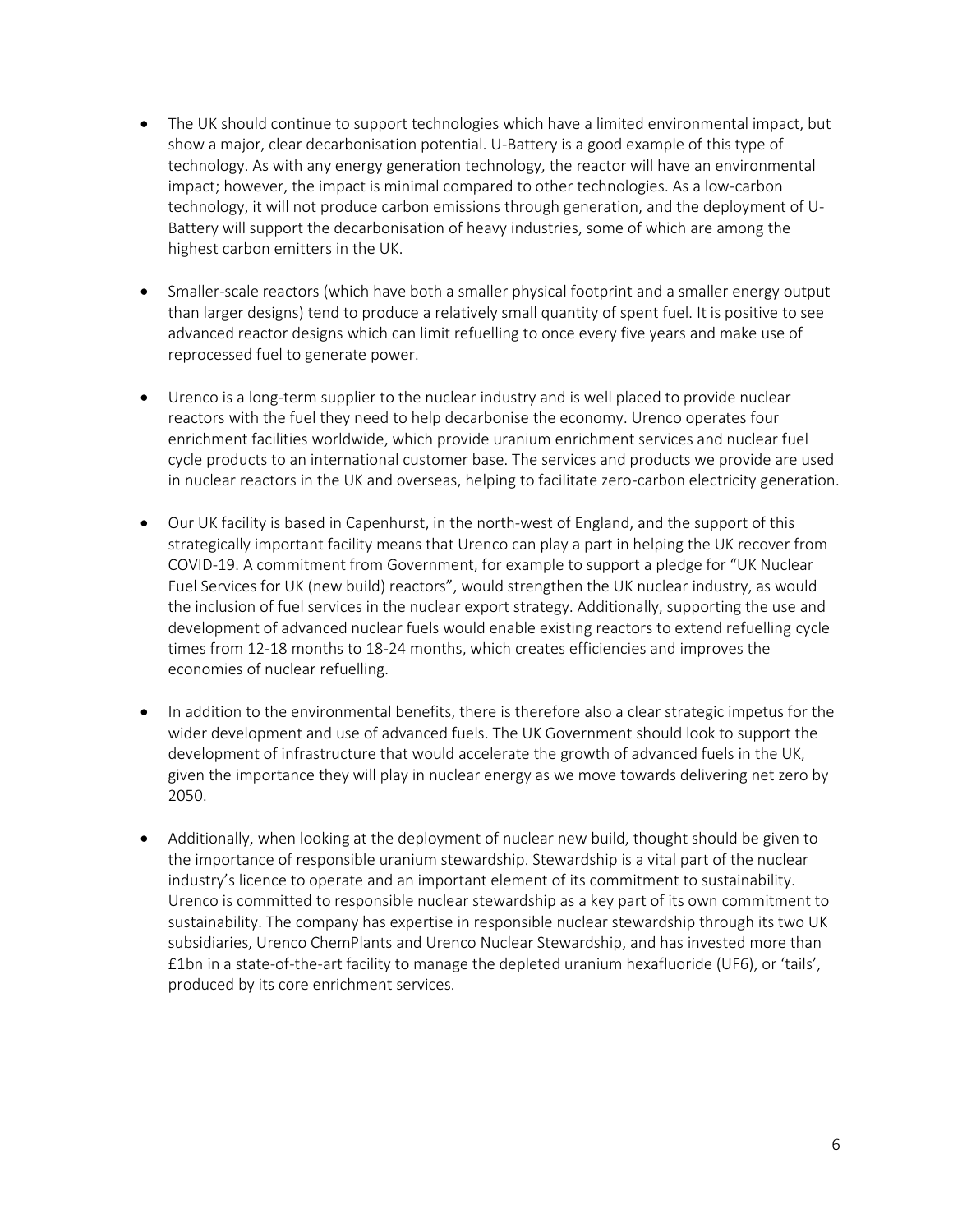#### Section 4: The role of the Industrial Strategy in the recovery

• The Industrial Strategy has enabled the UK to target support towards specific industries through sector deals, while the Grand Challenges have identified and supported critically important and strategic industry sectors for the UK. Given the post-pandemic recovery should, in both the shortand long-term, look to target the delivery of net zero, as well as other critical sectors for the future UK economy, the sector deal model, which helped technologies such as nuclear and other low-carbon sources of generation (namely offshore wind), could be deployed to the benefit of other vital sectors. There is also an opportunity to extend or enlarge existing sector deals as part of the recovery.

#### Section 5: Net zero and the 'levelling up' agenda

- The recovery from COVID-19 presents a natural opportunity for the Government to refocus the economy in line with wider objectives. By supporting strategically important industries, such as the nuclear sector, meaningful progress can be made towards delivering net zero by 2050 and levelling up the regional economies of the UK. As previously mentioned, Urenco's UK enrichment facility is based in Capenhurst, Cheshire, and currently supplies the majority of countries which use nuclear power, meaning nuclear fuels are a major strategic export for the UK. Additionally, Urenco makes a considerable contribution to the north of England's engineering skills base and invests in its local communities. It supports the wider supply chain across the north and has delivered throughout the COVID-19 pandemic, adapting to circumstances, and continues to meet all deliveries to its customer base.
- There are (through both direct and indirect employment) around 4,000 people working in nuclear fuels in the UK, the majority of whom are based in the north-west. The contribution made by this sector to the UK economy is considerable, with over £240m spent within the UK supply chain. In 2019, Urenco generated more than £400 million of its global revenues in the UK, making it a sizable contributor to UK GDP. Urenco provides highly skilled and well-paid jobs in the UK, and a recent study showed that for our UK companies, 95 per cent of our supply chain spend was in the UK, most of which was focused in the north-west region.
- Given the engineering pedigree and existing skills base, as well as the presence of major engineering companies and partners to the global nuclear industry, such as Urenco, there is a strong case to made for the roll-out of new build nuclear throughout the north of England, as well as the supporting infrastructure, to produce advanced fuels. As part of the post-pandemic recovery, the Government should look at how it can support the nuclear sector. Urenco would call on Government to consider and adopt the recommendations outlined in the NIRAB report *Achieving Net Zero: The role of Nuclear Energy in Decarbonisation* as a means of supporting the nuclear sector in the long term. Specific support for nuclear fuels is also needed. To do this, the UK could commit to a pledge for "UK Fuel for UK (new build) reactors", which would be a considerable benefit for the industry. Additionally, there is an opportunity for sustaining a strong export opportunity for the north-west through the support for conventional nuclear fuels. Under the Nuclear Sector Deal's 'Winning UK Business' strategy, there is a target for UK companies to secure up to £2bn of new contracts in domestic and export markets by 2030. Given the importance of fuels, part of that target could be for a percentage of those contracts to be fuels.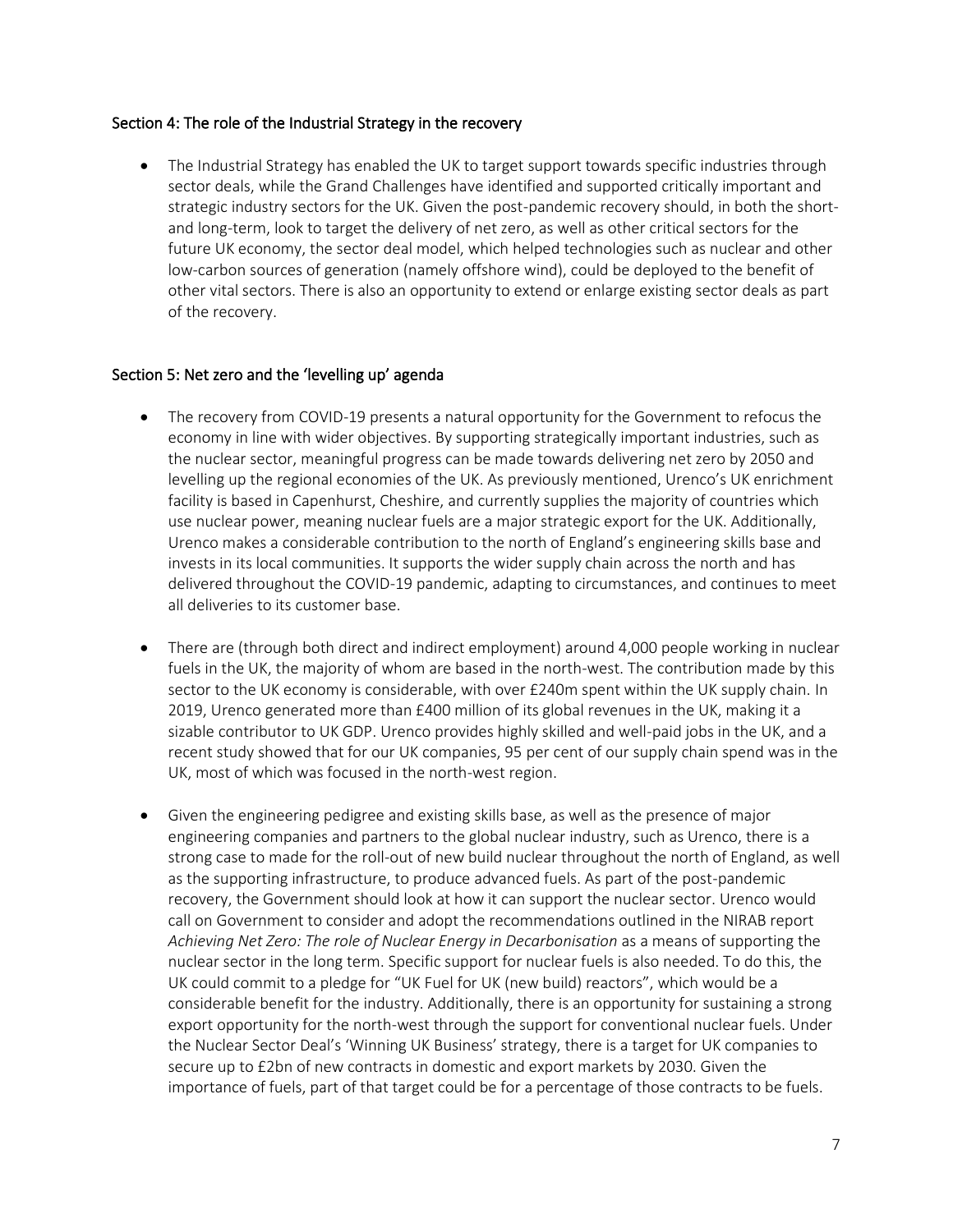Additionally, support for advanced nuclear fuels could be a major long-term export opportunity for the UK and should be considered as part of the post-pandemic recovery.

- The benefit to the north of England from new-build and advanced nuclear is considerable. There is a real opportunity for these technologies to become a significant employer in the north of England and support the supply chain there. For example, U-Battery believes that its technology can be produced entirely within the UK. The company has already established that 70 per cent of the components needed are produced by UK companies. The north of England is the region most likely to benefit from this. U-Battery will require steel (which is produced in the north of England, e.g. Sheffield), concrete (which is also produced in the north of England), civil construction and turbine generators.
- Small nuclear such as the U-Battery design, whose output of 10MW thermal can be delivered in a CoGen configuration with up to 4MWe electricity and the balance as process heat – can play a major role in the decarbonisation of the UK's heavy industry, which would both contribute towards the net-zero target and benefit economically the regions of the UK where these industries are based. Such small reactors would be installed on an industrial site to serve as a dedicated form of generation for that site.
- Additionally, the deployment of small nuclear on industrial sites to provide a low-carbon source of power and heat will directly support the decarbonisation of heavy industry, which cannot be achieved through on-site renewable energy generation due to the challenge presented by intermittency and the lack of heat generation, which is necessary for many industrial processes. The decarbonisation of industry will be a key step towards achieving net zero.
- The potential market for small nuclear deployed in UK heavy industry is sizable. U-Battery has identified six sectors (steel, paper and pulp, glass, ceramics, chemicals and minerals) that could use the technology to meet their power and heat needs. In a piece of market research and analysis, U-Battery has identified potentially 200 industrial sites in the UK which could use a small nuclear embedded source of generation to meet their future heat and power needs.
- Much of this market is based outside of the south-east, which, alongside London, has traditionally been the most prosperous part of the UK. By sustaining these industries in the long term (by enabling them to decarbonise), there would be regional and economic benefits for the communities in which they are based. This would support the levelling up of regional economies.
- Due to the small size of a U-Battery, this reactor would also support the current direction of travel towards distributed generation, which will allow production at the point of demand. This significant attribute will ensure that there is a reduced need for new energy infrastructure in the future and could support regional economies with their energy needs.
- An important aspect of this is to recognise that there will be regulatory hurdles to overcome in the deployment of this type of technology. This is something for the Government to consider as part of the wider levelling up agenda.
- To successfully level up the economy, not only do new economic opportunities need to be created, but the high costs of doing business in the UK need to be reduced, where possible. With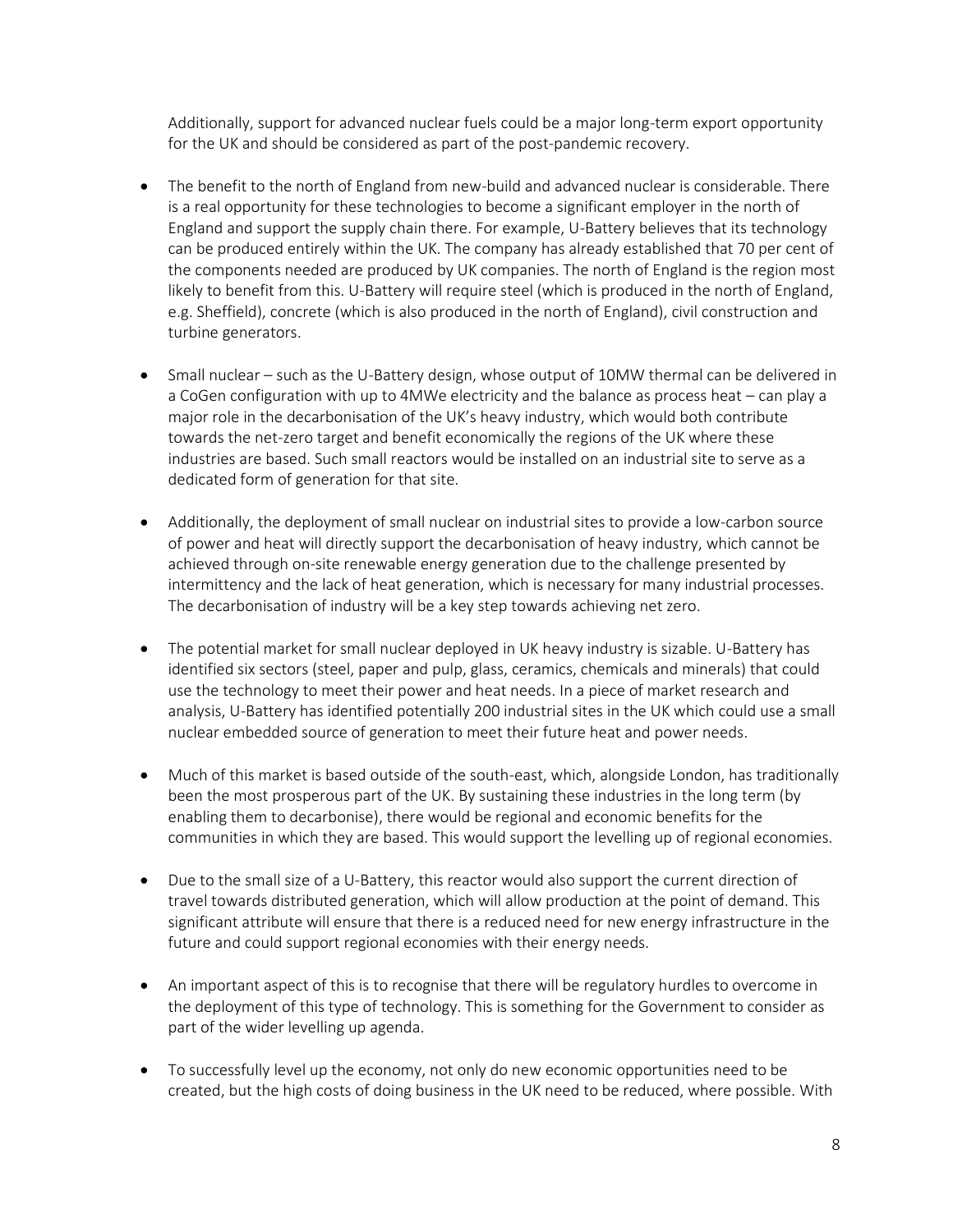a lower levelised cost of electricity (LCOE), small and advanced nuclear presents an exciting opportunity to reduce the costs of energy for industrial users. For example, the end users of U-Battery power and heat would directly benefit from a lower cost of energy and heat (compared to current tariffs), and therefore a lower cost base. The cost savings achieved could free up revenues for companies to reinvest in their business, support existing levels of employment or create new jobs, which would all feed back into local economies.

#### Section 6: What opportunities exist for the UK economy post Brexit and the pandemic for export growth?

- There is an opportunity for sustaining a strong export opportunity for the north-west post Brexit through the support for conventional nuclear fuels. Under the Nuclear Sector Deal's 'Winning UK Business' strategy, there is a target for UK companies to secure up to £2bn of new contracts in domestic and export markets by 2030. Given the importance of fuels, part of that target could be for a percentage of those contracts to be fuels.
- Nuclear fuels will be a critical strategic export around the world and there is a strong rationale for the implementation and use of advanced nuclear fuels by the nuclear sector as we progress towards achieving net zero by 2050. Additionally, supporting the use of and development of advanced fuels would enable existing reactors to extend refuelling cycle times from 12-18 months to 18-24 months, which creates efficiencies and improves the economies of nuclear refuelling.
- Urenco, which is headquartered in the UK, provides enrichment services and fuel cycle products for the nuclear industry for sustainable electricity generation. Urenco has a proud history of being a leader in the nuclear industry and is celebrating its 50th year. It currently serves customers all over the world and is a key part of the UK's strategic capability in the provision of nuclear fuel.
- As mentioned previously in this submission, in 2019, Urenco generated more than £400 million of its global revenues in the UK, making it a sizable contributor to UK GDP. Urenco provides highly skilled and well-paid jobs in the UK, and a recent study showed that for our UK companies, 95 per cent of our supply chain spend was in the UK, most of which was focused in the north west region.
- It has also developed a capability in the provision of next-generation fuels and aims to become a global supplier of choice for them. With more than 50 years of experience as a leader in the nuclear industry, providing enrichment services for utility customers, Urenco is uniquely well placed to achieve this.
- Urenco has developed the capability for the production of next-generation fuels using existing advanced gas centrifuge for the full range of low enriched uranium (LEU) enrichments, and several Urenco enrichment facilities are already licensed to produce enrichments above 5 per cent U235, in line with the market requirements of today's nuclear industry.
- Plans are underway to progress the design engineering and related licensing and transportation activities to support the production of next-generation fuels. Urenco is leading the industry on the detailed planning and early engagement with regulators needed to solve the practical and logistical challenges of production and transportation.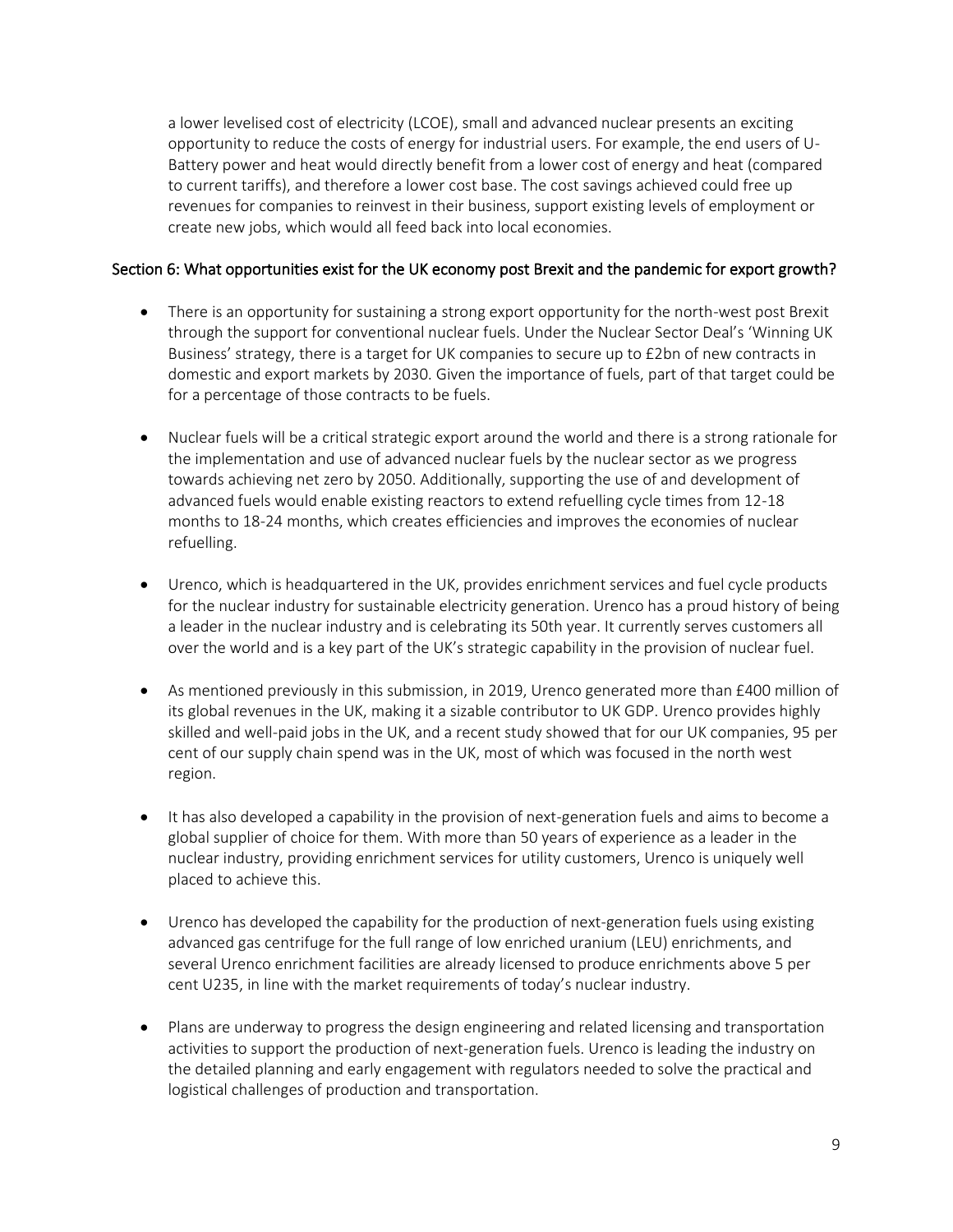- The export of conventional and advanced nuclear fuels by the UK nuclear sector would be an opportunity for the UK post Brexit and would ensure that the UK retains the capability to deliver a strategically important technology, such as nuclear fuels. But to truly maximise the opportunity the Government must look to support the development of infrastructure that would support the growth of advanced fuels in the UK, as well as the critical infrastructure needed to produce them, given the importance they will play in supporting nuclear energy as we move towards delivering net zero by 2050. It is also essential that the UK protects its existing capabilities in nuclear fuels and its ability to provide all aspects of the nuclear fuel cycle here in the UK.
- The support of small and advanced nuclear presents a new long-term export opportunity for the UK, and these technologies could also make the UK more competitive and potentially able to compete with other geographies. Small nuclear technologies could have a major impact on regions within the UK, especially regions in the north of England, home to the UK's heavy and energy-intensive industries which must look to decarbonise, along with the rest of the economy.
- A technology such as U-Battery could ensure that these industries remain in place and can be sustained as part of a decarbonised, modernised UK economy. If these industries were lost due to the lack of a suitable source of low-carbon power generation, there is a risk that those regional communities would be left behind as the country looks to level up.
- Furthermore, the manufacture and development of these technologies in the UK would help bring new high-skilled employment, export potential, and a boost to manufacturing and regional economic benefits, most likely in the north of England and in Wales, as that is where the industrial clusters already exist.
- U-Battery is a good example of the economic benefit an advanced modular reactor could bring the UK. Forecasting the deployment of ten or more units a year, at an assumed unit cost of  $£40$ million (the lowest cost estimate for a unit currently), means that U-Battery has the potential to generate rapid growth, with assets totalling half a billion pounds per annum. This would generate new tax revenues for HMT. As U-Battery is an exportable technology, there is also considerable growth potential in international markets.
- There is, therefore, an opportunity for the UK to export modular reactor components and units around the world, while ensuring the long-term prospects of the UK's heavy industry and manufacturing sectors. This would mean that these industries could continue to export where they already do and, due to the reduced cost of energy, look to grow their businesses, including into international markets.

### Summary

The guiding principle the Government should adopt as part of its recovery package in the wake of the pandemic is to use this unique moment in history to create the key enabling steps (including a supportive and coherent long-term energy policy) to refocus the economy to achieve net zero by 2050.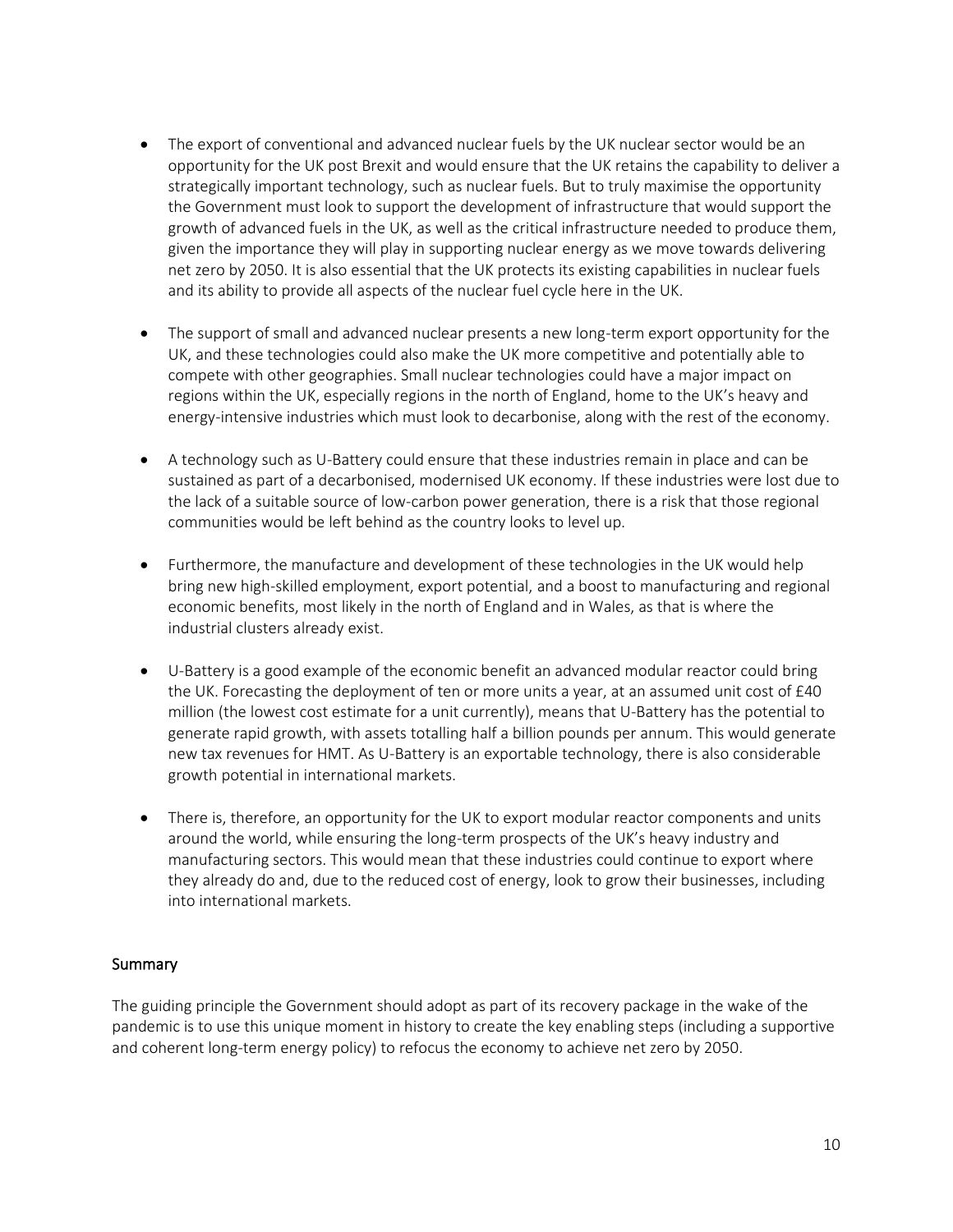New cost-competitive nuclear power must be used to make a significant contribution to meeting the increased demand for low-carbon electricity, and the Government should consider the recommendation from NIRAB to "plan for nuclear energy to provide at least half of the firm low-carbon electricity not provided by renewables".<sup>7</sup> Government should also consider and adopt the recommendations outlined in the NIRAB report *Achieving Net Zero: The role of Nuclear Energy in Decarbonisation* as a means of supporting the nuclear sector in the long term.

An important part of the post-pandemic recovery and economy will be to have more resilience built into our systems, as well as greater self-sufficiency in critical materials, resources and sectors. Nuclear fuels are a strategically important sector for the UK and can be a major export opportunity. Additionally, supporting the use of and development of advanced fuels would enable existing reactors to extend refuelling cycle times from 12-18 months to 18-24 months, which creates efficiencies and improves the economies of nuclear refuelling.

The UK has vital fuel facilities located in the north-west of England which provide enrichment and fuel fabrication services to UK and overseas customers. These facilities are staffed by highly skilled employees, as the provision of nuclear fuels is a high-tech industry which allows the UK to be a world leader in this sector. There are (through both direct and indirect employment) around 4,000 people working in nuclear fuels, the majority of whom are based in the north-west. The contribution made by this sector to the UK economy is considerable, with over £240m spent within the UK supply chain.

The UK should implement tangible and meaningful support for the nuclear fuel sector to preserve the UK's capabilities in the industry. The UK could commit to a pledge for "UK Fuel for UK (new build) reactors", which would be a considerable benefit for the industry. Additionally, there is a strong export opportunity for the north-west – under the Nuclear Sector Deal's 'Winning UK Business' strategy, there is a target for UK companies to secure up to £2bn of new contracts in domestic and export markets by 2030. Given the importance of fuels, part of that target could be for a percentage of those contracts to be fuels.

The UK Government should look to support the development of infrastructure that would promote the growth of advanced fuels in the UK, given the importance they will play in supporting nuclear energy as we move towards delivering net zero by 2050.

Government should encourage the adoption of sustainability best practices for more companies as part of the post-pandemic economic recovery and the push for net zero by 2050. Companies should develop and implement long-term plans and ensure they look to invest in their employees and people, and communities, targeting sustainable growth in line with emissions reduction targets.

The Industrial Strategy has enabled the UK to target support towards specific industries through sector deals, while the Grand Challenges have identified and supported critically important and strategic industry sectors for the UK. Given the post-pandemic recovery should in both the short- and long-term look to target the delivery of net zero, as well as other critical sectors for the future UK economy, the sector deal model could be deployed to the benefit of other vital sectors.

Advanced and smaller reactors present a great opportunity to help decarbonise large sections of the economy in the future. Due to their modular design, they can deliver benefits to the UK nuclear supply

<sup>7</sup> NIRAB[: Achieving Net Zero: The role of Nuclear Energy in Decarbonisation](https://www.nirab.org.uk/application/files/6315/9160/6859/NIRAB_Achieving_Net_Zero_-_The_Role_of_Nuclear_Energy_in_Decarbonisation_-_Screen_View.pdf)